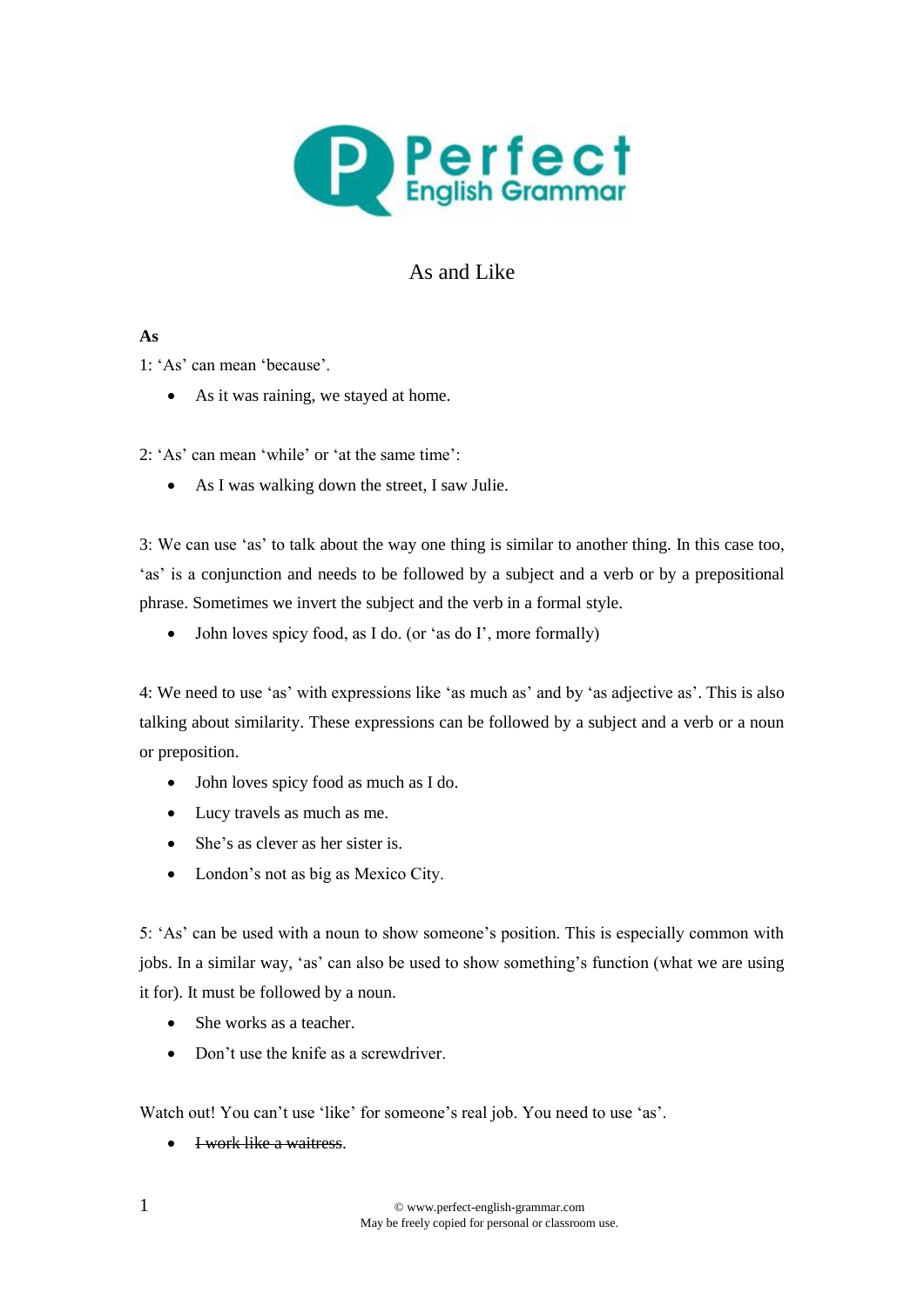## **Like**

1: 'Like' can be used to give examples. It means the same as 'for example' and is usually followed by nouns or pronouns.

- I love big cats, like lions.
- Western European countries like France and Spain have high unemployment at the moment.

2: We can also use 'like' to talk about how one thing is similar to another thing. Traditionally, 'like' is a preposition and is followed by a noun or a pronoun.

- John loves spicy food, like me.
- Tokyo is a busy and exciting city, like London.

When we're talking about how things are similar, we often use 'like' with verbs such as 'look', 'sound' and 'smell'.

- She looks like her mother.
- It looks like rain.
- That sounds like a car.
- The kitchen smells like lemons.

Traditionally, 'like' needed to be followed by a noun. However, in modern English, we often use 'like' as a conjunction and so it is followed by a subject and a verb. Some people think this is not correct, but it's very common.

• John loves spicy food, like I do.

## **'Like' vs 'as' for similarity**

Often, we can use both 'as' and 'like' to talk about similarity.

- $\bullet$  I love coffee, like Julie / I love coffee, like Julie does.
- $\bullet$  I love coffee, as Julie does.

We need to follow 'as' with a clause (a subject and a verb). When we use 'as' for similarity, it's not followed by a noun or pronoun.

• I love coffee, as Julie.

However, when we use 'as' to mean a role or job (it's followed by a noun in this case), then we can't use 'like'. Instead, 'like' is talking about similarity.